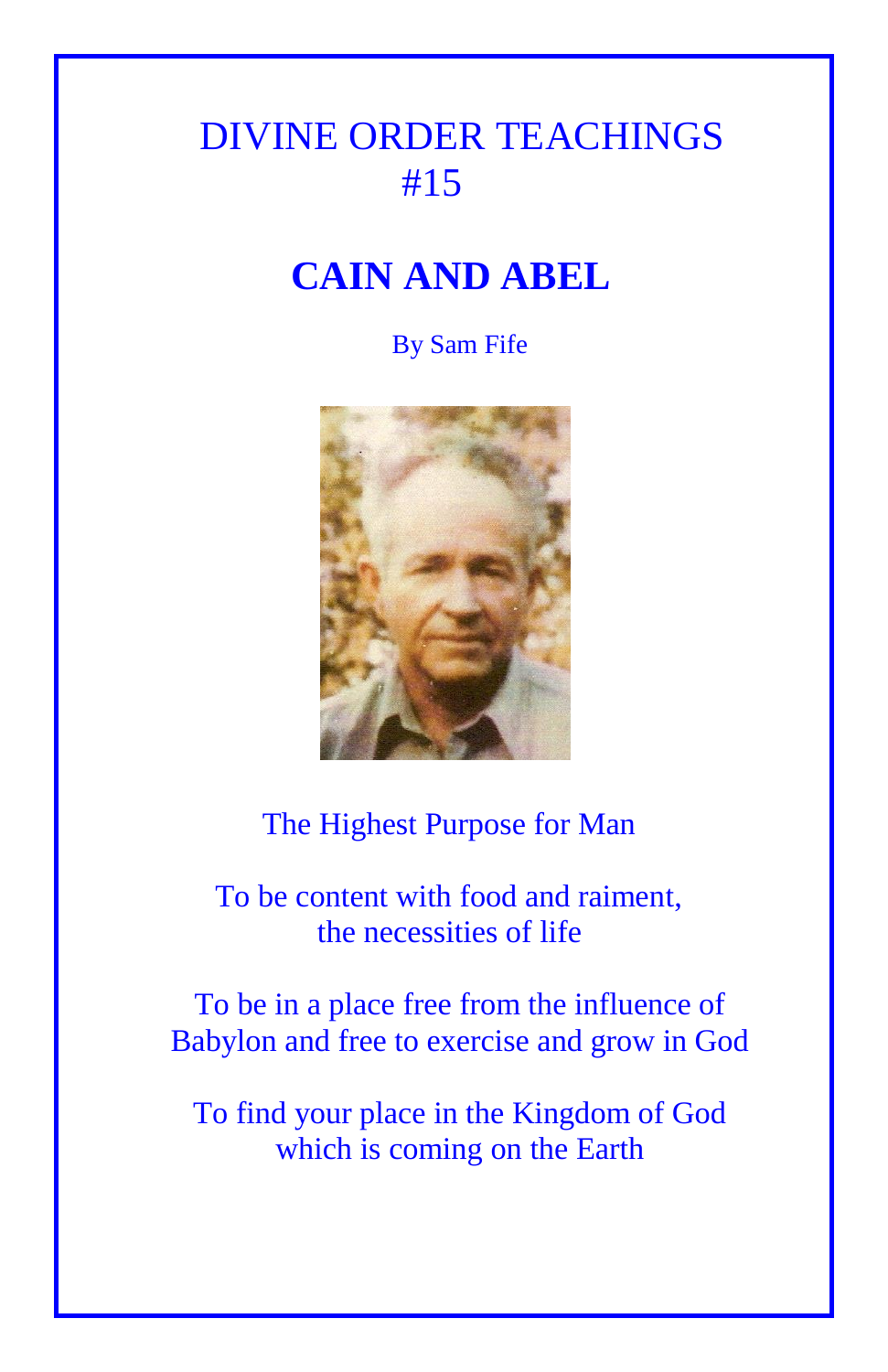**Gen 4:1** And Adam knew Eve his wife; and she conceived, and bore Cain, and said, I have gotten a man from the LORD. 2 And she again bore his brother Abel. And Abel was a keeper of sheep, but Cain was a tiller of the ground. 3 And in process of time it came to pass, that Cain brought of the fruit of the ground an offering unto the LORD. 4 And Abel, he also brought of the firstlings of his flock and of the fat thereof. And the LORD had respect unto Abel and to his offering: 5 But unto Cain and to his offering he had not respect. And Cain was very wroth, and his countenance fell. 6 And the LORD said unto Cain, Why art thou wroth? and why is thy countenance fallen? 7 If thou doest well, shalt thou not be accepted? and if thou doest not well, sin lieth at the door. And unto thee *shall be* his desire, and thou shalt rule over him. 8 And Cain talked with Abel his brother: and it came to pass, when they were in the field, that Cain rose up against Abel his brother, and slew him. 9 And the LORD said unto Cain, Where *is* Abel thy brother? And he said, I know not: *Am* I my brother's keeper? 10 And he said, What hast thou done? the voice of thy brother's blood crieth unto me from the ground. 11 And now *art* thou cursed from the earth, which hath opened her mouth to receive thy brother's blood from thy hand; 12 When thou tillest the ground, it shall not henceforth yield unto thee her strength; a fugitive and a vagabond shalt thou be in the earth. 13 And Cain said unto the LORD, My punishment *is* greater than I can bear. 14 Behold, thou hast driven me out this day from the face of the earth; and from thy face shall I be hid; and I shall be a fugitive and a vagabond in the earth; and it shall come to pass, *that* every one that findeth me shall slay me. 15 And the LORD said unto him, Therefore whosoever slayeth Cain, vengeance shall be taken on him sevenfold. And the LORD set a mark upon Cain, lest any finding him should kill him. 16 And Cain went out from the presence of the LORD, and dwelt in the land of Nod, on the east of Eden.

Gen 4:25 And Adam knew his wife again; and she bore a son, and called his name Seth: For God, *said she*, hath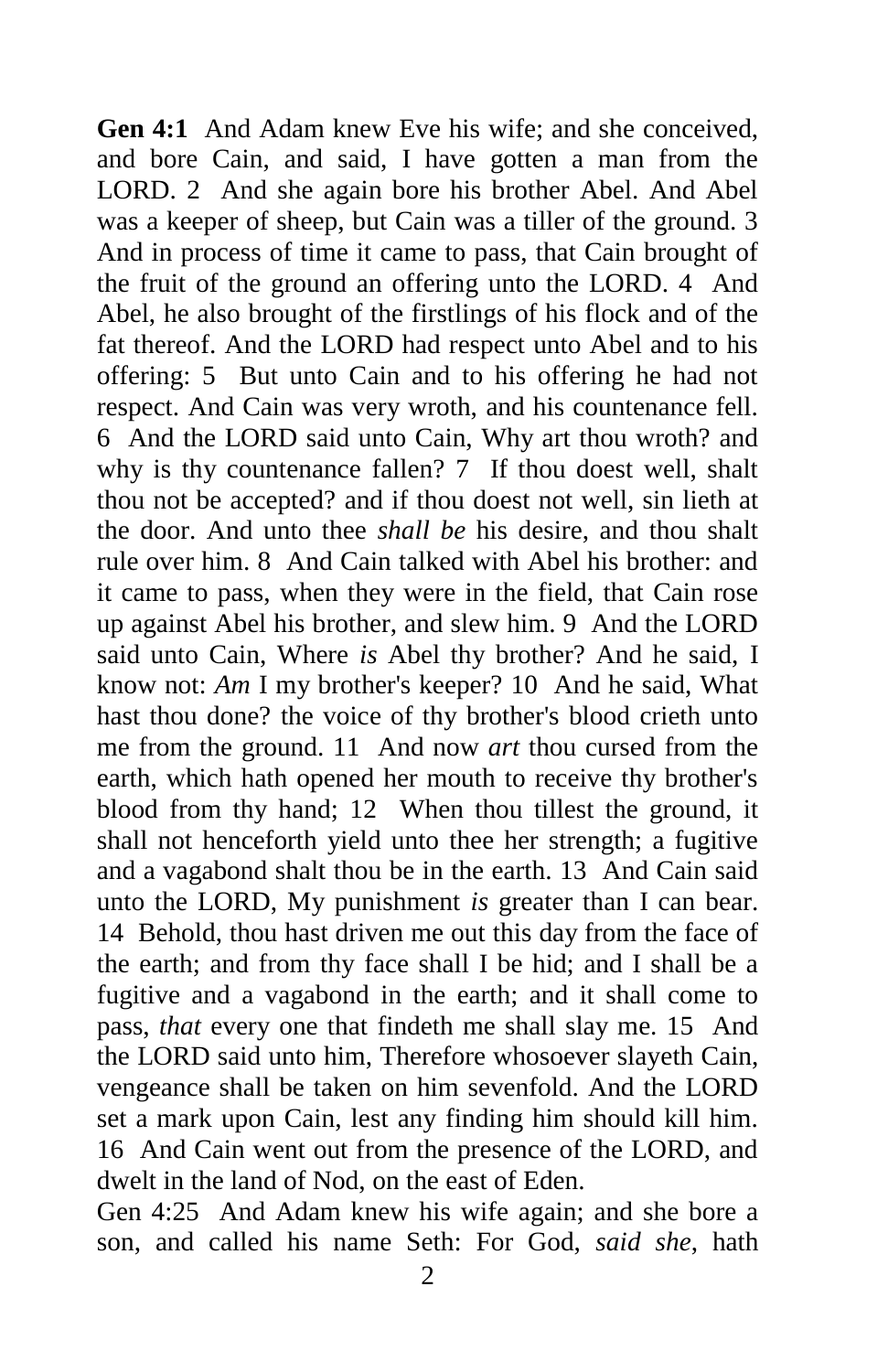appointed me another seed instead of Abel, whom Cain slew. 26 And to Seth, to him also there was born a son; and he called his name Enos: then began men to call upon the name of the LORD.

This is the second of our series of messages on God's Divine Order. In our last issue, we established the fact that God, down through the ages, has been seeking to establish His Divine Order in the earth.

We established also that God's eternal order that He is seeking to establish in the earth, is the order of Melchisedec, a king-priest order. An order where we will all be throughout eternity kings and priest unto our God, made priests forever not after the law of a carnal commandment, but after the power of an endless life.

We also established that the Melchisedec Order is God's Order for a new age that He is taking His people into. It is an order or system by which things are governed, where the members of the Body of Christ will exist in a relationship with one another throughout eternity without laws, rules, without a governing force. Where, with every member in that body so yielded to and so led by the Spirit in that body, that no member will move until he is moved by the Spirit. And when he is all the other members will flow with him, then when the Spirit moves in another member all the other members will flow with that one.

We established that since God's people are not yet brought to the point where they can move perfectly in the Spirit, therefore are not fully ready for that order, that during this New Testament age, God has established an intermediate order of, five spirit ministries, apostles, prophets, evangelists, pastors and teachers, and nine spirit gifts to watch over the moving of the Spirit of God, and grow us up into that perfect leadership of the Spirit of God. Whereby we can move into the Melchisedec order in an eternal day.

We pointed out in our last article, that in going down through the stream of both secular history, and church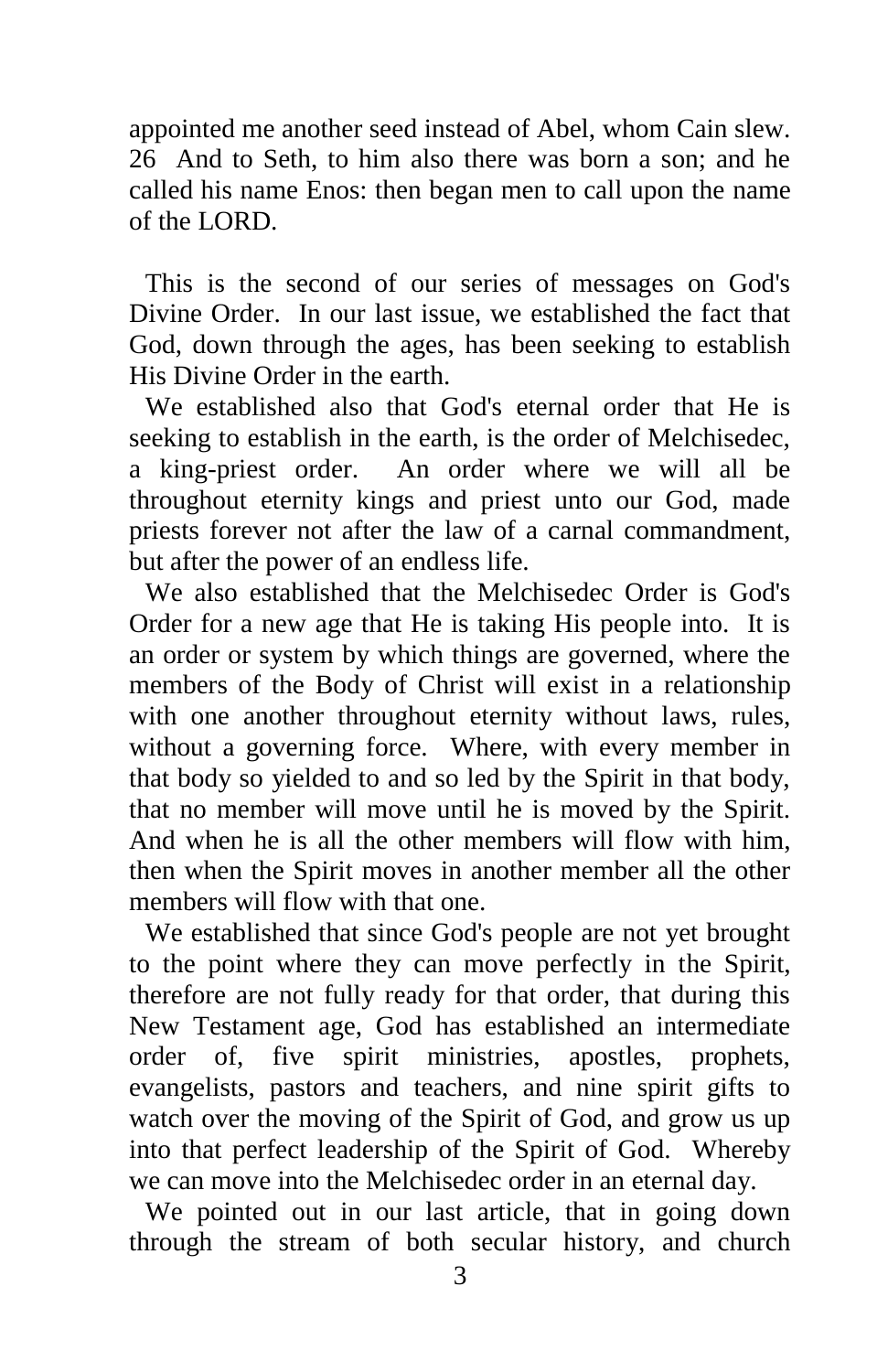history, we can show how God has in every generation had an order, a system by which things are governed. That at various times He has progressively changed the order, both of the world and the church, for the better, always moving toward this last hour when He could bring in His perfect order in the earth, the Melchisedec order.

We pointed out that the reason for all the suffering, sin, and death in the earth is because Satan, in bringing Adam and Eve into the fall made a breach upon God's order, and threw the earth into disorder, and since that time God has been seeking to restore the earth to His order. Moving in every generation to establish in the earth His theocracy, His Spirit order, the order of Melchisedec.

Today in our study, we are dealing with the life of Cain and Abel.

And in the life of Cain and Abel we see that the difference between God's divine order, and all man made orders, is that all men made orders consist of man ruling man for God. But God's divine order is God ruling man for Himself through the Spirit. The man made order that we see in the world and in the church today, called the democratic order, is man ruling man, and ruling earth for God through law. But God's divine order that He wants to establish in the earth is God Himself ruling man, and ruling the earth through the Spirit.

Cain and Abel are the manifestation of these two orders in the earth. Cain, who wanted to rule the earth for God, and till the ground for God, and make the earth bring forth its fruits for God, is a type of all man made orders who also want to rule the earth for God, and make the earth bring forth its fruits for God, But Abel, who when he offered a lamb to God, was offering himself completely helpless, for God to dwell in and rule him and the earth through the Spirit, was a type of God's true spirit order, God ruling man himself through the Spirit. God tilling the earth and making it bring forth its fruits for Himself through man through the Spirit.

Now Cain was not an irreligious man. He was not one of those who didn't believe in God. He believed in God, and he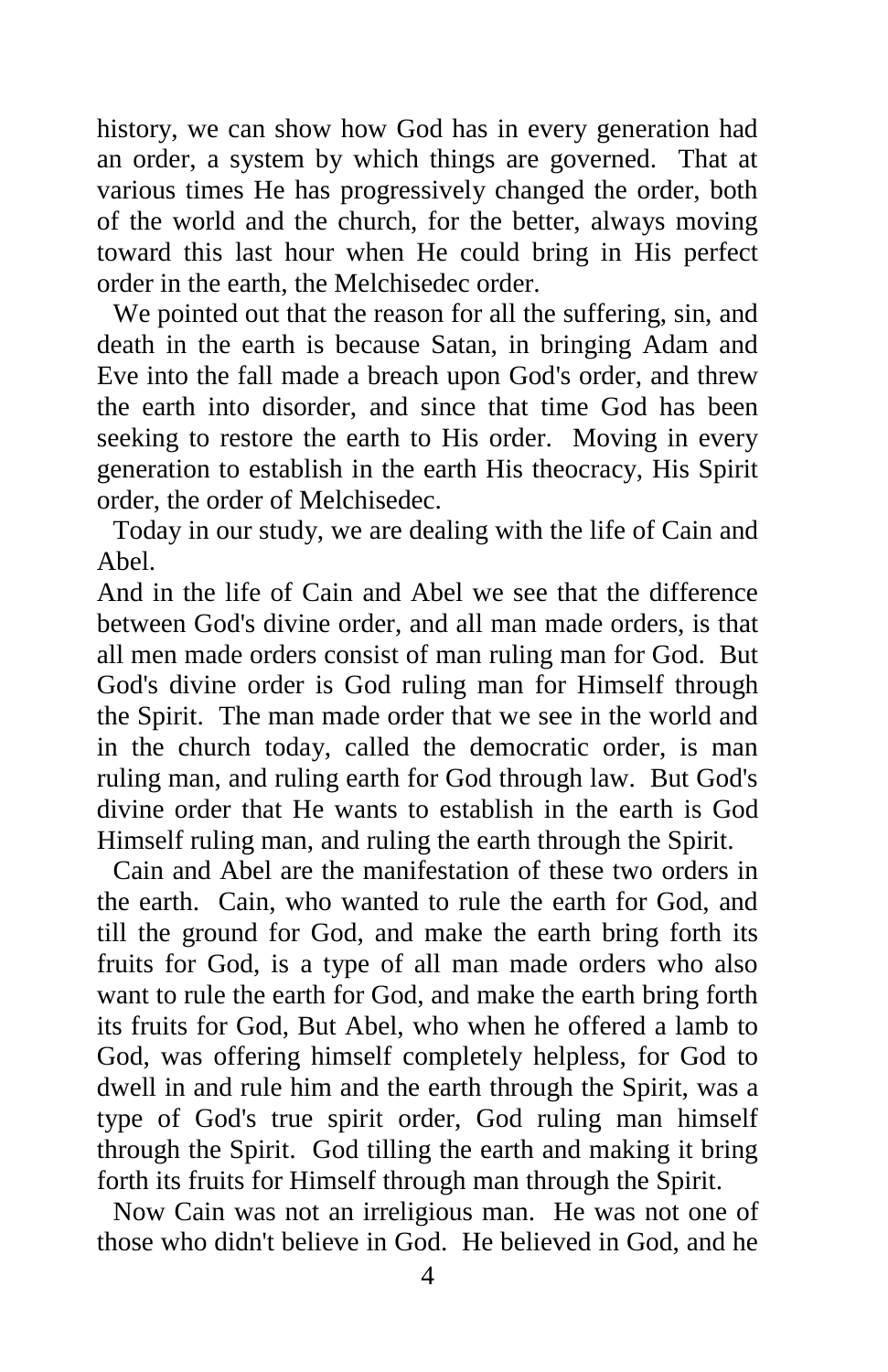wanted a relationship with God. He wasn't like some of the so-called theologians of our day who are going around screaming God is dead, but he believed in God and he wanted a relationship with God. The problem was, the relationship he wanted was to always keep God outside of himself, so that as an individual he might rule the earth for God, instead of submitting himself to God helpless, that he might become the dwelling place of God through the Spirit, so that God might rule the earth through him.

 God doesn't want man's service, He wants union with man. He didn't want Cain's service, He wanted

union with Cain. But Cain like many men today, and many religious people today, wanted a relationship with God as long as he could keep God outside of himself, and in front of him or above him, or anywhere but in him. As long as he could retain his individualism, and till the earth and make it bring forth its fruits for God so that he could feel glorious, feeling that he was doing something great for God. But what God wants is not our works, but us. What He wants is not a servant, but a house to dwell in. What he wants is not a service but a vessel that He might live in and work through and till the earth, make it bring forth its fruits for Himself. It is clear that Cain was not even a selfish or a greedy man. When he tilled the earth and made it bring forth its fruits he brought them all and offered them up to God. He did not try to save any for himself, he wasn't even just a ten-percenter like many Christians in the world today. But he wanted to till the earth and make it bring forth its fruits for God, and therefore he brought them all and offered them up to God. He wasn't doing it to glorify himself, he was doing it to glorify God.

 The problem was Cain didn't understand that God does not want man to glorify Him. For then man could glory in the fact that he had glorified God. But God wants a helpless vessel that He might live in and work through to glorify Himself.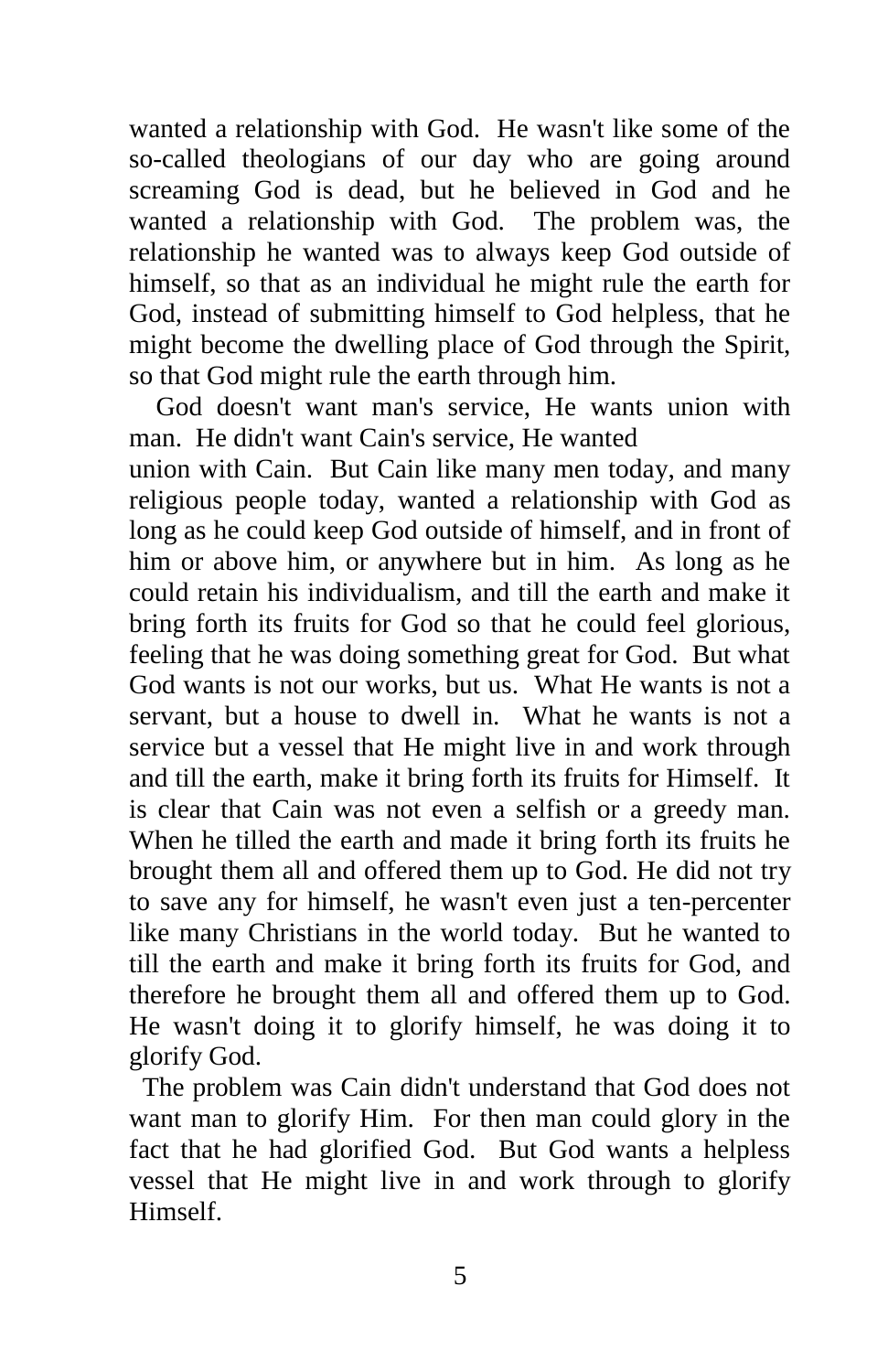God did not want Cain to till the earth and make it bring forth its fruits for Him, for any fruits that Cain could make the earth bring forth with his natural abilities and talents could only be natural fruits, temporal fruits, corruptible fruits. These are not the fruits that God wants to bring forth from this earth. The fruit that God wants to bring forth from the earth, which is our own bodies, and from the world as a whole, are not natural, temporal, corruptible fruits, but an incorruptible, immortal, eternal manchild life, yea, incorruptible, eternal, immortal fruits. And Cain, nor you, nor I, nor anyone else can make this earth, which is our bodies, or the whole earth, bring forth those fruits, with all of our natural talents, and educational abilities.

God did not want Cain to glorify, Him, for any glory that Cain could bring to Him could only be a drop in the bucket, compared to the glory that God can bring to Himself, when He has surrendered vessels to dwell in and manifest His glory through the Spirit.

Therefore Cain's offering was an abomination in the sight of God, and Cain could not understand it. He could not understand why God did not want him to make the earth bring forth its fruits for him.

Just as many good Christians and many good ministers today who are working very hard trying to build the kingdom of God for God, and building great church buildings and great organizations, filling them with members, doing many good works in the earth, could not understand those of us who preach to them that their offering is an abomination in the sight of God. Because they have not yet understood that God does not want a man to make the earth bring forth its fruits for Him, but He wants vessels to live in so that through the Spirit He might till the earth, and make it bring forth its incorruptible fruits for Himself.

Cain could not understand since he knew he was sincerely trying to do all these things to glorify God, why his offering was an abomination in the sight of God. Just as many Christians today who are working very hard to glorify God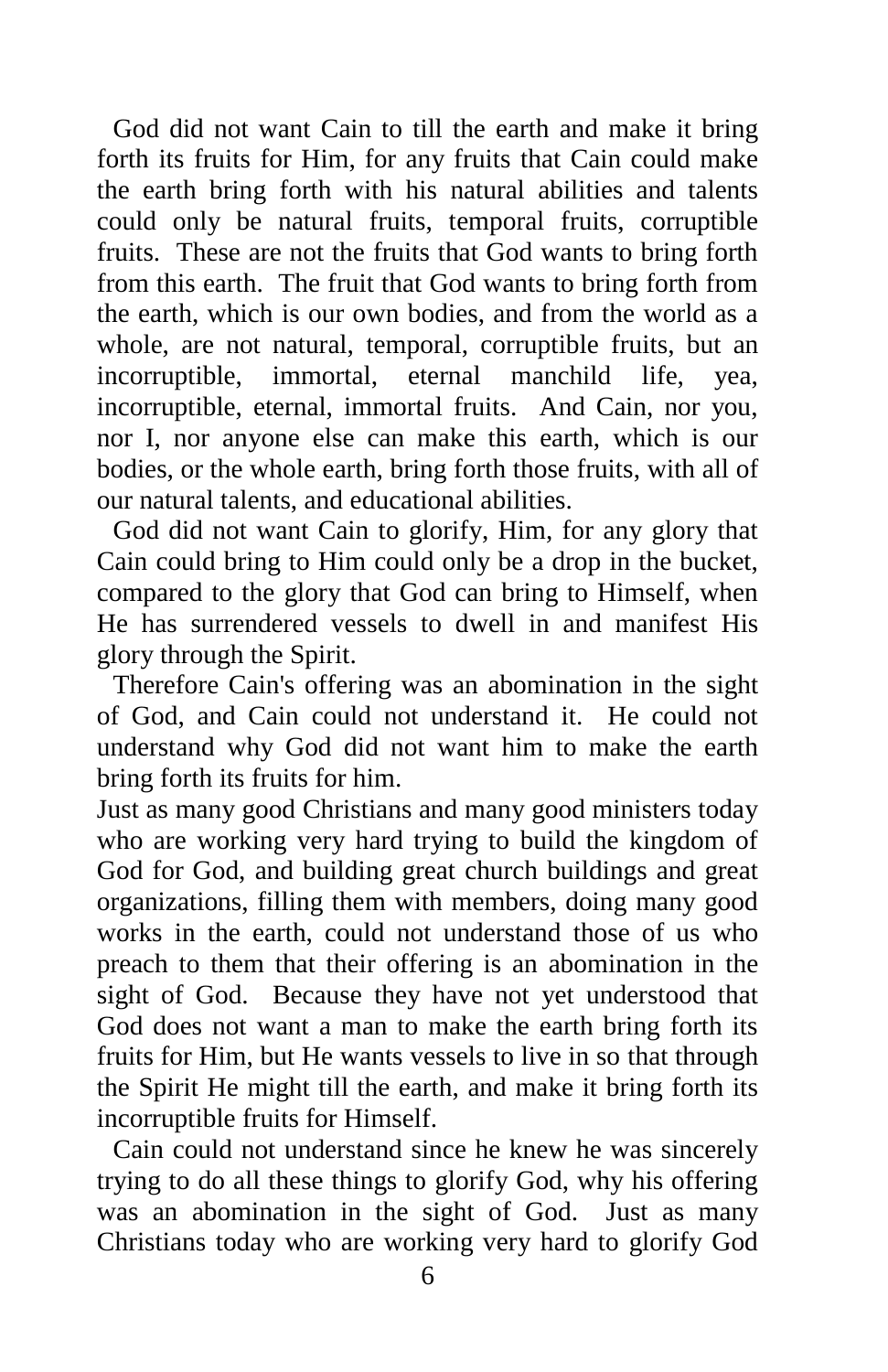with their natural efforts and their natural talents, their great seminary educations, their doctors degrees, cannot understand why their offering is an abomination in the sight of God. Because they do not understand that God does not want man to glorify Him. He just wants helpless vessels as Abel, to present themselves to Him, as helpless as a lamb, that He might live in them and work through them to glorify Himself.

When Abel presented that lamb to God, as he offered the lamb, he was really offering himself. Saying to God here I am, just as helpless as this lamb that I offer to you. I cannot work for myself, I cannot fight for myself, I cannot feed myself, come live in me and work thou in and through me, my salvation. This is what God is calling us to, trying to bring us to. To the point where we offer ourselves as helpless as a lamb, saying to God I can't feed myself, I can't work for myself, I can't fight for myself, I can't work out my own salvation, here I am offering myself helplessly, work thou in and through me my salvation.

The lamb is the only creature that God ever made that is completely helpless. Every other creature that God ever made has a means of defending himself. The lion has his great strength, and his claws, and his teeth. The bear has his great strength, and his claws, and his teeth. -The wolf has his great speed and his teeth, even the lowly rabbit has his great speed and cunning. The lamb is the only creature that is completely helpless. He can't fight for himself, he can't feed himself, he must depend completely upon the shepherd.

And God put him here as a type of what He wants us to be, the way He wants us to offer ourselves to Him. Helpless as a lamb that He might then live in us and work through us our salvation.

When I was a young preacher in seminary I had great trials with my professors, because they were always quoting me the saying, God helps those who help themselves. I didn't understand fully through revelation why, at that time, but I knew that the saying was an abomination to me. God does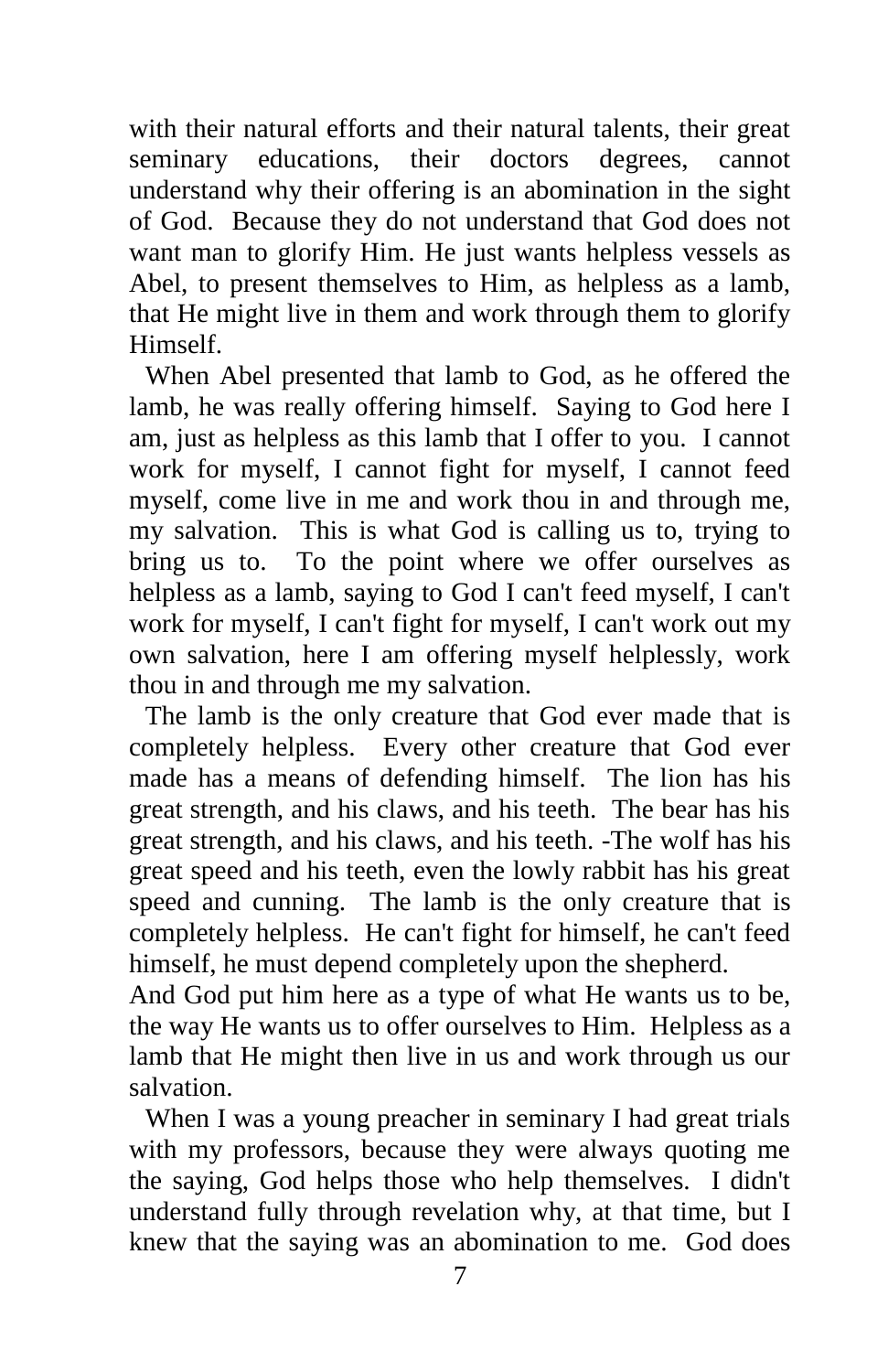not help those who help themselves, He helps those who become completely helpless before Him. This saying has been so propagated in the world that many people think it's in the Bible.

Another saying which caused great trials between me and my professors was, God gave you a mind, and He expects you to use it.

This also is a false doctrine straight from the pit. It is true that God gave us a mind. But the mind that man now has is not the mind that God gave him in the beginning. It is a fallen mind, a depraved mind, and we cannot trust it. Only when it is submitted completely to God that the Spirit of God might then work through it is it of any value to us. If we try to use it, it will minister death to us. For twenty-nine years of my life I had a mind, but it never led me to Christ and to salvation, it led me to barrooms and many other evil places, but only when the Spirit of God began to overrule my mind, and lead me through my spirit did I then come to Christ and begin to know God and life.

So it is that today, when those who know God preach that God does not want anyone to glorify Him, and that Christians should stop trying to glorify God, it is a strange sound to the ears of God's people. For they have heard for so long the saying that the chief aim of man is to glorify God and enjoy Him forever. They cannot understand that God does not want man to glorify Him, or make the earth bring forth its fruits for Him, or rule the earth for Him. He simply wants us to daily submit ourselves to God helplessly as Abel that He might live in us and work through us to bring glory unto Himself.

Now the Bible says that Cain was a tiller of the ground, but Abel was a keeper of the sheep. Today in the world we have a choice. We can become one of the tillers of the ground, or we can become a keeper of God's sheep. The tillers of the ground are those who spend their life getting great educations, becoming scientists, learning how to till the earth and make it bring forth its fruits for God.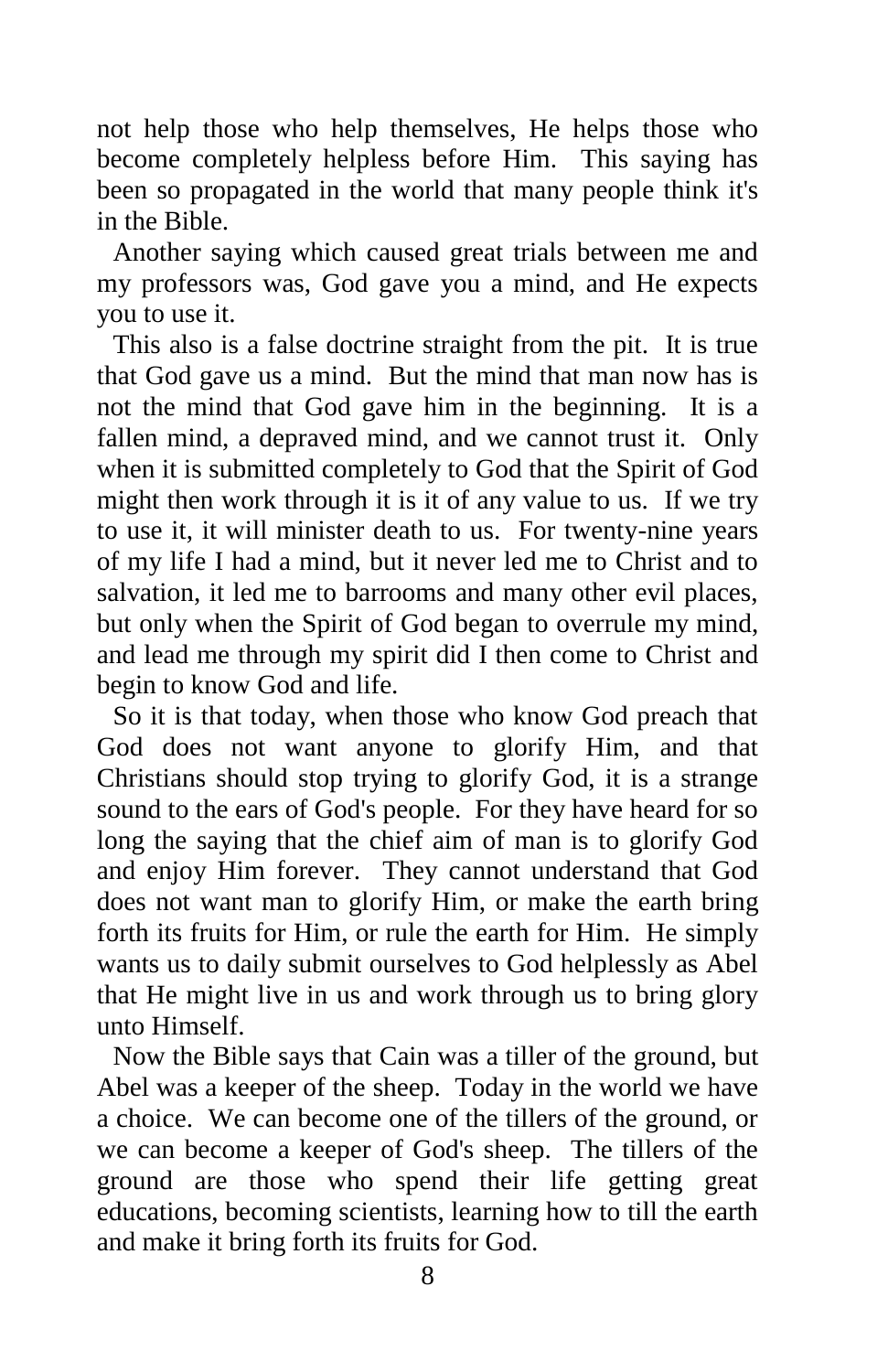Those who through their knowledge of all the natural scientific laws of physics and agriculture and so forth that God put in the world, learn how to till this earth and make it bring forth its natural best for the natural man. Through the scientific use of God's natural laws of agriculture they can bring forth better foods. And scientific use of the natural laws of medicine they can transplant hearts.

Through scientific use of the laws of physics, aerodynamics, they can put space ships in the sky. And they can till this earth, using all of its natural laws, and developing them, and learning of them to the highest degree, and they can even do it for the blessing of humanity. And they can desire to glorify God through it by making the earth bring forth its natural best, and yet it is all an abomination in the eyes of God. For the fruits that God wants to bring forth from this earth are not natural fruits, as perfect as they may be, but the fruits that God wants to bring forth from this earth, both this earth which is our body and the whole world, is an incorruptible, immortal life. A manchild life of incorruptible fruits. And one can never produce that through the use of all scientific knowledge in making the earth bring forth its natural best.

One can become a keeper of God's sheep. They can get born of the Spirit and baptized in the Spirit, and filled with the Spirit and let God bring forth one of His Spirit ministries in them. That the Spirit through them might watch over those in the earth who are God's called-out ones in every generation, His ecclesia, which He calls His sheep, who want to walk in the Spirit. And one can submit himself to God as a keeper of the sheep to watch over the sheep until God through him brings forth from those sheep an incorruptible, immortal, eternal life, and that is the fruits that God wants to bring forth from this earth.

So many Christians today are sending their children off to colleges and universities to become great scientists, and through the use of all the natural scientific laws till the ground, the earth, and make it bring forth its natural best.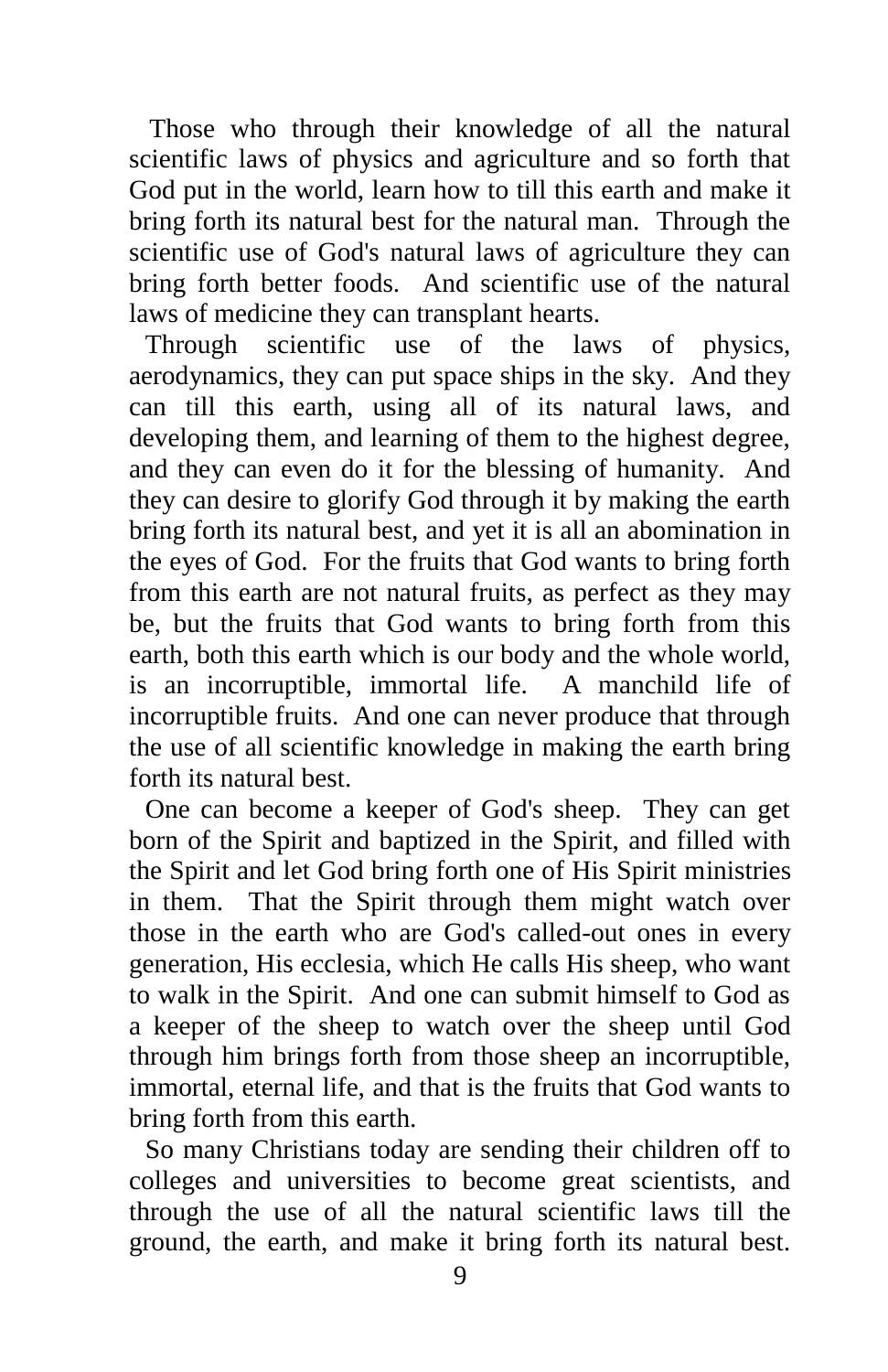When they ought to be down on their knees praying for them that God would make them keepers of His sheep, ministers through whom God shall bring forth this incorruptible life that He is about to fill the earth with in these last days.

Too many people in the move of the Spirit of God even, are sending off their young people to colleges and universities to make tillers of the ground of them, with great knowledge, to till the earth through the use of its natural laws and make it bring forth its natural best. When they ought to be teaching them, Hallelujah, "Christ in you the hope of glory." Seeking, praying for God to bring forth Spirit ministries in them, and make them keepers of the sheep, watchers over this flock of God, through whom God is going to bring forth incorruptible life in the earth.

The Bible says when God rejected Cain's offering, Cain became very angry. He was sincerely trying to give the fruits of his labours to God. He was sincerely trying to glorify God and he did not understand why God would not accept his offering. Thus those today who seek to build great buildings and bring forth great programs, in their efforts to glorify God and rule the kingdom for God, make the earth bring forth its fruits for God. They cannot understand why God will not accept it, but God will never accept it, He will never put His anointing upon it and use it for His glory. He will always reject it.

They don't understand, in their carnality they sincerely want to do the work for God, and offer the fruits to God, and glorify God, and it cannot get through to them that God does not want this. He wants a vessel or vessels that He might live in and work through the Spirit to glorify Himself, make this earth bring forth its incorruptible fruits for Himself.

They do not understand why God will not accept their man made orders, and anoint them and use them to bring forth perfection in the earth, even the church and world order called democracy, government of the people, by the people through law. For it is beyond them to see that this would still be man ruling the earth for God, instead of God ruling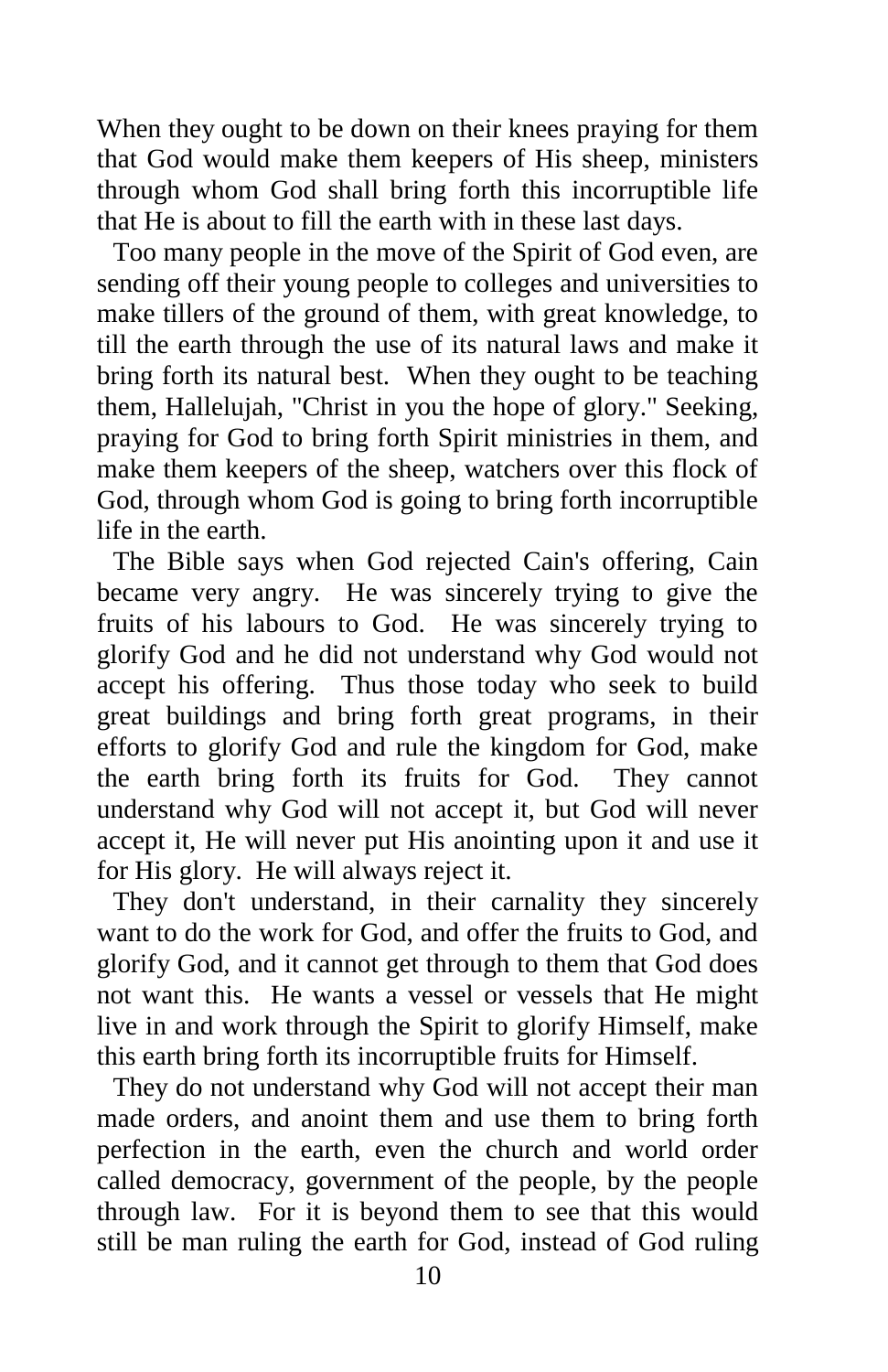the earth for Himself, through man, through the Spirit, And that God's purpose is to bring forth an order in the earth, not man ruling man for God through law, but God ruling man for Himself through the Spirit, through His Melchisedec order.

Thus the Bible says that Cain talked with Abel his brother in the field and rose up against him and slew him. The field is the world and the only thing Abel his brother talked with him about was to seek to show Cain why God would not accept his offering, for Abel had the revelation of the lamb that Adam had taught him, and was walking in the Spirit. But Cain in his great fury, when God would not allow him to glorify God, and therefore glory in the fact that he had glorified God, rose up against Abel the man of the Spirit and slew him. This reveals the age old battle that has been going on in the earth since the time of Cain and Abel.

Every time those who are after the Spirit, the Abel man, seek to sit down and explain to our brethren, the Cain man who is after the flesh, that God does not want him to glorify Him, or to rule the earth for Him, the Cain man gets angry and rises up and slays the Abel man, the man of the Spirit. The Apostle Paul in the book of Galatians reveals that this battle has been going on since the beginning, and he says as it was then so it is now, they that are after the flesh always persecute they that are after the spirit.

In the world this battle has been going on since the beginning. They that want to rule the world politically through law and through works are always striving against those who want to yield to God, and let the Spirit of God bring forth divine government in the earth. This battle has been going on in the church since the beginning. In every church they that are after the flesh who want to do things in the flesh with their carnal natural mind, their programs, and their organizations for God, are always striving against those who just want to yield themselves to the Spirit and let the Spirit work through them.

All over the land today there are little groups of people coming out of their denominational churches and meeting in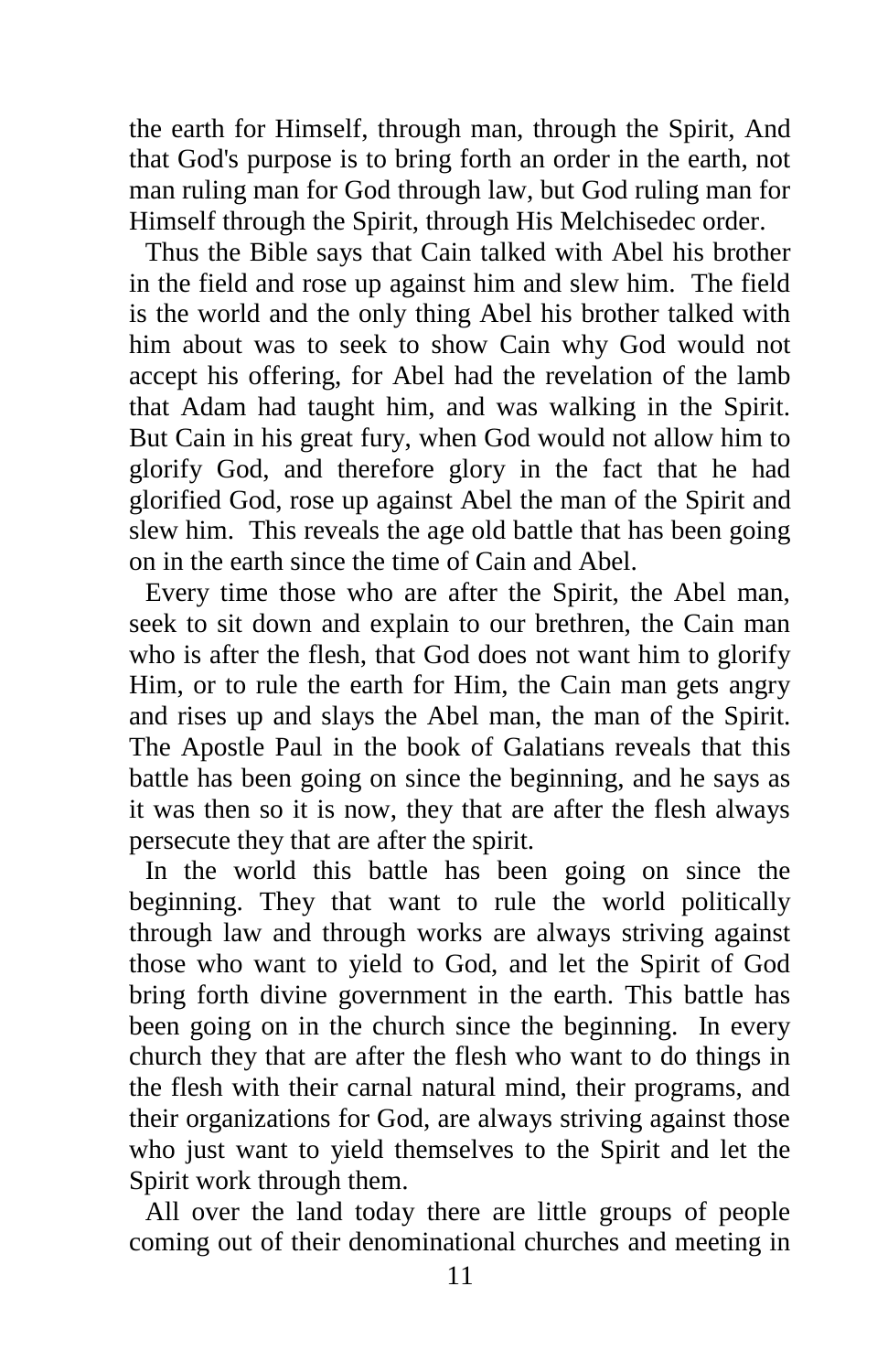living rooms and basements, simply because the Spirit was poured out on their church. In a little group of people they received the Baptism of the Holy Spirit and the Abel man began to live in them, and they wanted to let the gifts of the Spirit come forth in them so that God could rule through the Spirit, and through the gifts of the Spirit. But those who were after the flesh in their church rose up against them and said, "We are not going to have these things in this church." And they killed the Abel man once again by casting out of the church and disfellowshipping those who wanted to live in the Spirit.

In every age, as the man of the Spirit rises up and wants to live, the man of the flesh rises up and wants to slay him. This battle goes on in each one of us individually. The Apostle Paul reveals the battle in Romans 7, as he says, the things that I would do I do not, and those things I would not do those things I do. The spirit man in him, the inner man that had been born and wanted to yield to God, and the man of the flesh were always resisting one another. This battle goes on in each one of us individually.

Every time we should yield to the Spirit and let the Spirit pray the prayer through us, the Cain man, the man of the flesh rises up and starts to pray the prayer with his carnal understanding. Often when we praise God instead of yielding to the anointing, letting the Spirit praise through us, the flesh man rises up and we begin shouting loudly and praising God. When we preach instead of letting the anointing preach through us, the Cain man rises up and begins to bring forth his great, beautiful sermons.

I have seen often when as I was casting out devils through the anointing, the Cain man rose up in me and took over. I have seen this principle most prevalent at that time. Often while the Spirit was moving through me in the anointing and commanding the devils out, I have seen the person begin coughing and gagging, and the demons begin coming out. When suddenly in my impatience to win the battle quickly I would go beyond the anointing and in the flesh I would start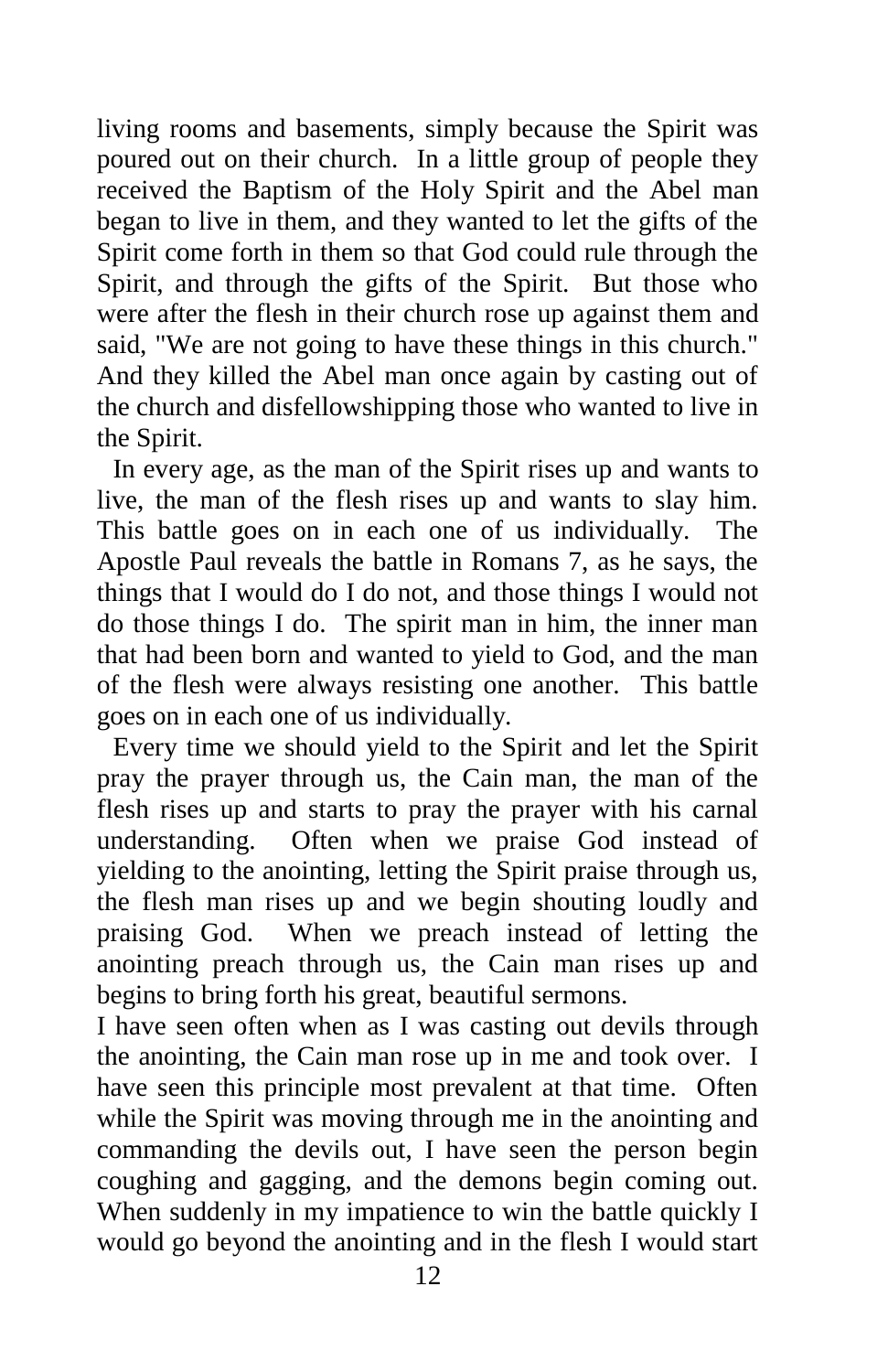commanding loudly, and the demons would cease to come out.

The Cain man in me had risen up and slain the Abel man, and only when I would back up, and wait for the anointing to begin to move in me again, would the demons begin to come out again.

Time after time in many great moves of the Spirit that have come forth in the earth, the Abel man of the Spirit has risen up and begun to live before God. But the Cain man, the man of the flesh, would rise up against him and slay him, and the move of the Spirit would die.

During the first century of Christianity, after the Spirit roared into a hundred and twenty on the day of Pentecost, and through a five-fold spirit ministry, apostles, prophets, evangelists, pastors, and teachers, and nine spirit gifts, the Spirit of Jesus ruling in His body in the Abel man began to sweep the earth, and conquer the earth. For a hundred years there was not one church building built, not one organization, and the people of God bore no name except the name of Jesus. But after a hundred years of Christianity the man of the flesh, the Cain man rose up and they organized it. The Catholic Church came into being and the Pope took over and began to rule for God, claiming that he was the vicar of Christ, Christ's substitute here on the earth, instead of letting the Holy Spirit be Christ's vicar. And the Abel man was slain by the Cain man.

In the fifteen hundreds Martin Luther was anointed of God, and rose up and led God's people out of bondage, as a mighty move of the Spirit began. God began the great reformation, picking up a man here named John Calvin, and another named John Knox, and another named Luther, with no organization and no name, shook the earth and led God's people out of bondage to the Catholic Church. Restored the doctrine of justification by faith, and the Abel man began to live again. But as the move of the Spirit became great, the Cain man of the flesh rose up in those who were the leaders, and they decided to organize it, and name it, and the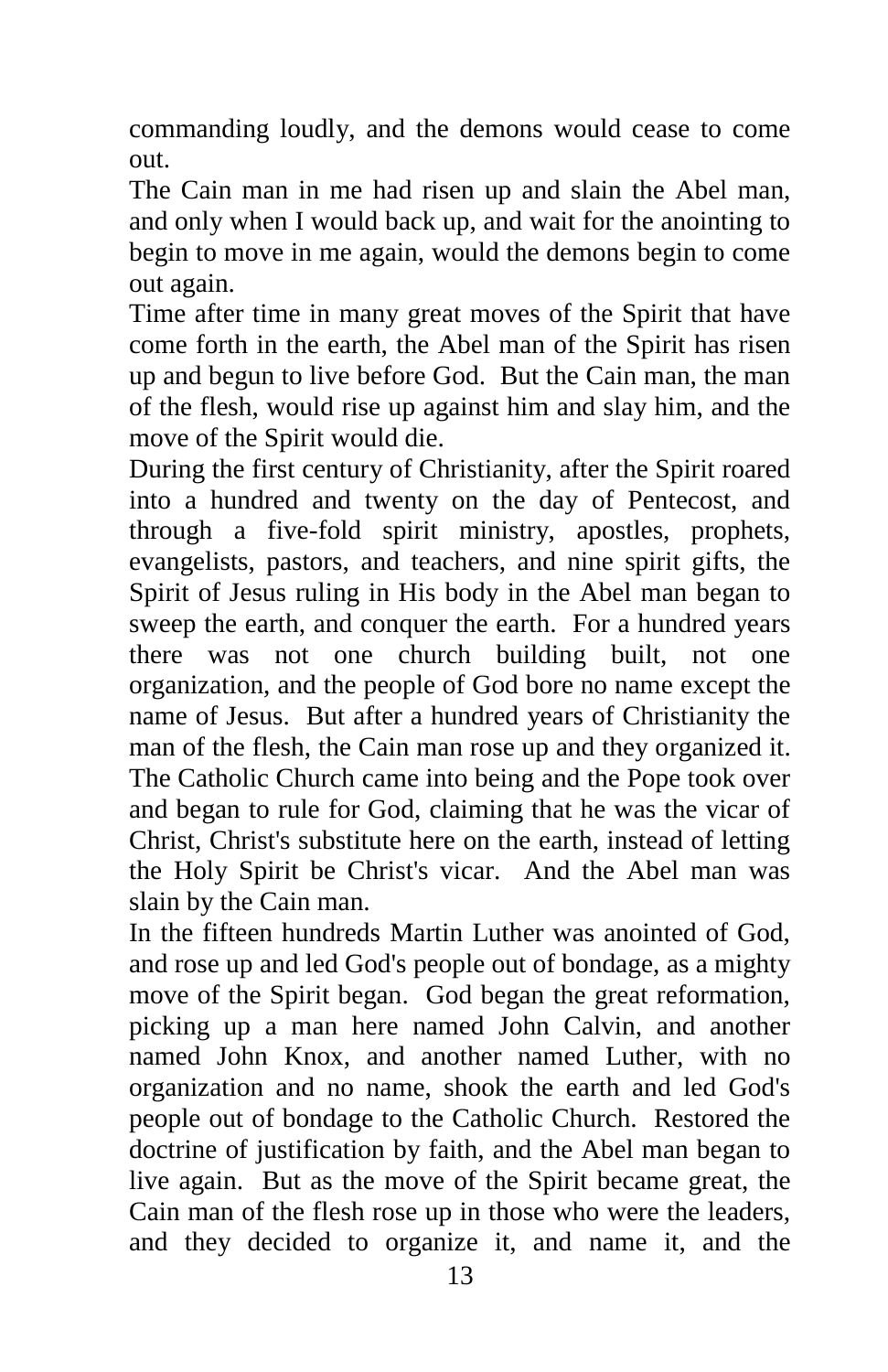anointing of God departed from it, and Cain had slain Abel once again.

Years later the Spirit of God anointed John and Charles Wesley, and another mighty move of the Spirit of God began once again, and those who studied Wesley's move know that his chief mark was that God was working through what were called laymen, picking up men all over, with no organization and no name, and the Abel man was living again and God shook the earth and restored the born again experience. Then once again the man of the flesh rose up and the very leaders of the movement organized it and named it and the anointing of God departed from it and it died. Cain had slain Abel once again.

Sixty-nine years ago God began pouring out His Spirit upon Azuza street in California, and Abel began to live again before God, and a mighty move of the Spirit swept the earth. A move in which the Baptism of the Spirit was restored and once again Cain rose up against his brother Abel. Men of the flesh who were leaders in that move divided up into many sects and schisms, and organized and named them all, as man made orders. The man of the flesh had risen up and slain Abel, the man of the spirit, again.

Now we see in our Scripture when Cain had slain Abel it looked as though the devil had thwarted God's plan to establish His theocratic Spirit order in the earth. For there was no spirit man for God to work through. Abel had been slain. Adam and Eve had the curse of death upon them, and in a few hundred years they would pass away, and only Cain would be left, and his descendants. Cain was strictly the man of the flesh, determined through man made order to rule the earth for God. But then in the end of the chapter, verse 25, we find that God played His hole card in the great war with Satan to establish His Spirit order in the earth.

For we read that Adam knew his wife again and she bear a son and called his name Seth. Then Seth began to bear children, and men began to call upon the name of the Lord again. Seth in the original language means appointed,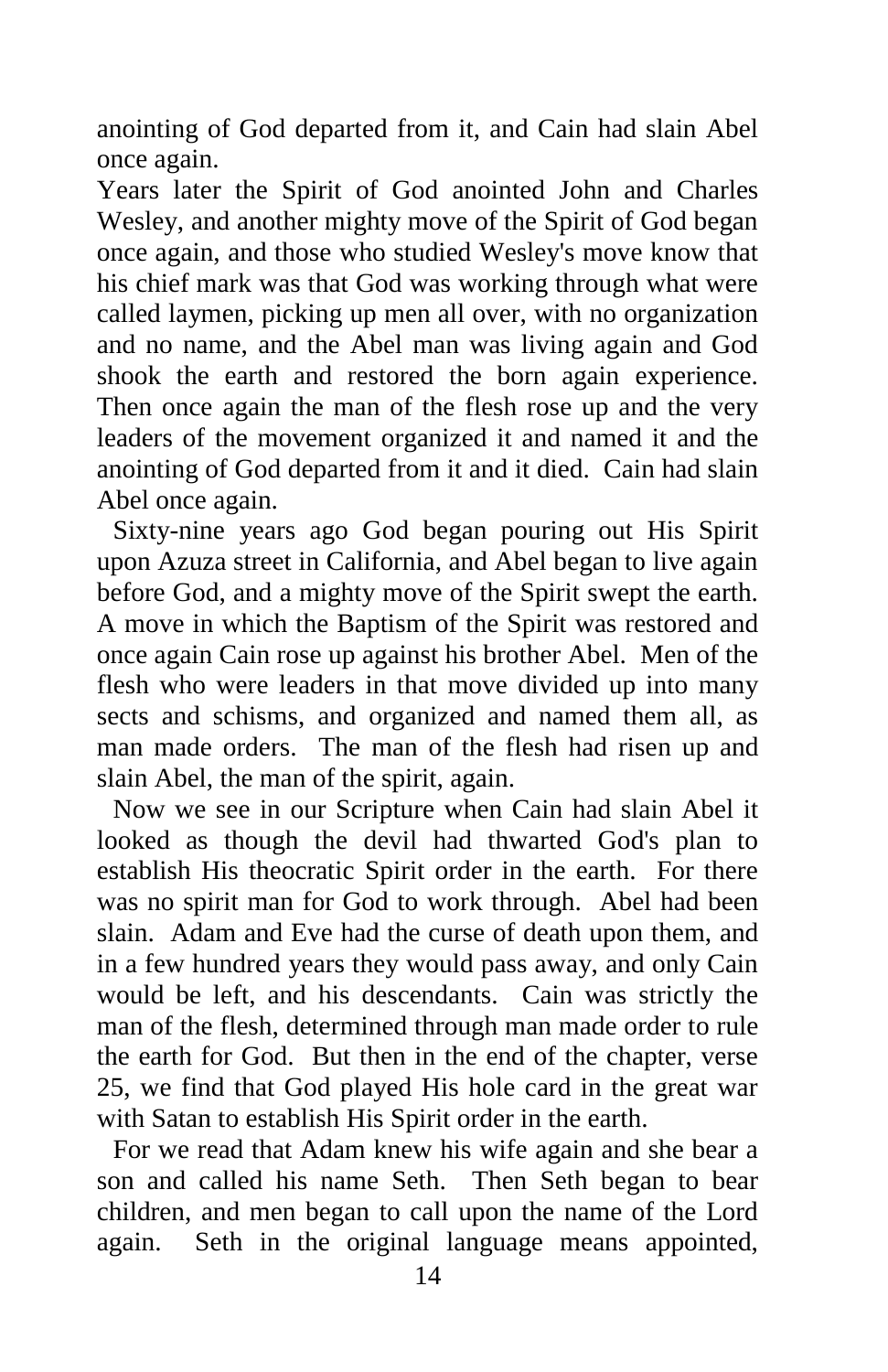revealing to us that God, before the world was foreknew that Cain would slay Abel. Before the foundation of the world had already appointed another seed to come forth and be the seed through which He would work, which would be the spirit man, to bring forth His theocratic spirit order in the earth. The devil had not slipped one over on God, but God had another seed prepared to come forth from the foundation of the world, to work through to establish His divine order.

So it is and so it will be in every age and in every move of the Spirit until God has won the battle. Every time that Cain rises up and slays Abel, and that move of the Spirit dies, the woman will know her husband again and God will give her another seed, a Seth, an appointed one for God to work through. By this we mean that every time the Cain man of the flesh rises up in the ministry in which the move of the Spirit has come forth, and Cain slays Abel, God will look around and He will find another young ministry or two, and He will pour the revelation into them that the previous ministry has had and more. He will have a man ministry, a bridegroom ministry for Christ to work through, then He will gather a little group of people, a woman congregation together with that ministry, and that ministry will plant in the women congregation's womb the seed of life, the Word of God, that shall bring forth seed from her, and He shall begin to bear seed, and the move of the Spirit of God shall be on in the earth again and Abel shall live again before God, until God's pure theocratic Melchisedec Spirit order is established in the earth.

Twenty years ago a mighty move of the Spirit of God began to sweep the earth, and God found a ministry, an Abel, the man of the Spirit, and he began to live in that ministry and the move of the Spirit of God called latter rain began to sweep the earth. Through it the gifts of the Spirit were restored.

In its beginning it was a glorious move of the Spirit of God. But just at its height, Cain, the man of the flesh rose up in the very ministry that God had worked through to bring forth a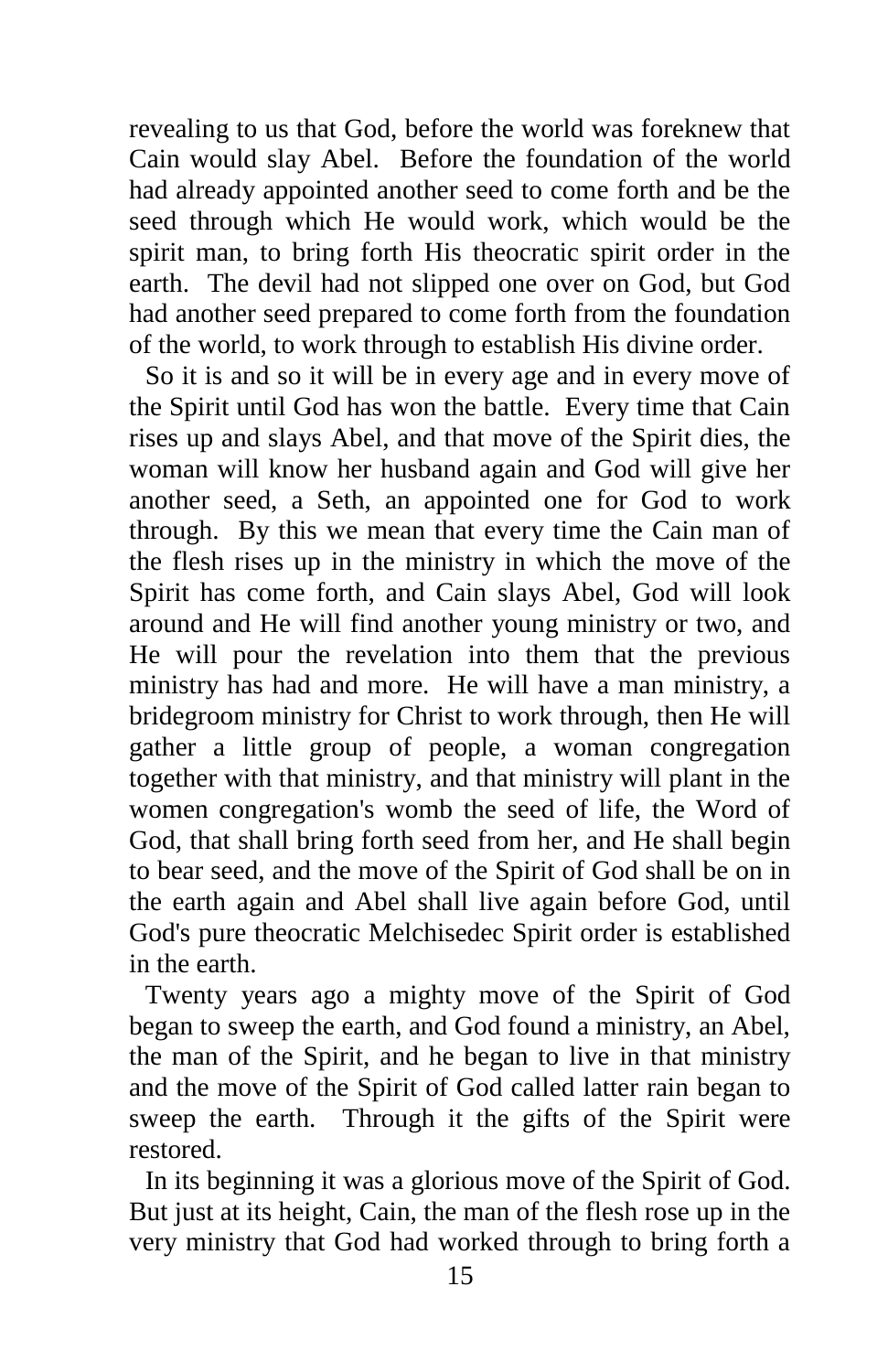move, and they begin to get a revelation of free grace. And grace so freely covered everything that they could go back to drinking beer, smoking cigarettes, and grace would cover it. Leaders began to fight over who would rule over the movement, and God took His anointing away from it, and it died. Once again the Cain man of the flesh had risen up and slain the Abel man of the Spirit.

But, the woman knew her husband again and God gave her another seed, a Seth, an appointed one. At the time that latter rain was going on this writer was just a young Baptist preacher. He and his congregation were just receiving the Baptism of the Holy Spirit. He knew nothing of the deeper truths that God had brought forth in latter rain. But as latter rain died, in a certain city the hand of God was laid upon this young Baptist preacher, along with other younger ministries in other places, and the revelations that latter rain had, and more, were poured out on his soul. And out of the denominations people who had never even had the Baptism of the Holy Spirit, God gathered them, a woman congregation, together with that young minister, and they began to receive the Baptism of the Spirit. He began to pour into that woman's spiritual womb the seed of life, the Word of God that had been given to him. And the woman knew, the woman congregation knew Christ her husband in a bridegroom ministry once again.

A body of people rose up and they began to bear seed and God gave the woman a Seth, an appointed one, another seed that God had foreknown before the foundation of the world. From that union with man and woman, in that city, the Word of God began to sweep across the earth, and they began to bear seed, and man began to call upon the name, the spiritual name, the spiritual nature of the Lord again.

Another move of God is on at this point to establish God's pure theocratic spirit order in the earth. We pray that this will be the last move of the Spirit of God. We pray that those of us who minister in this move of the Spirit, in whom Abel is living today, will so walk in the Spirit that the Cain